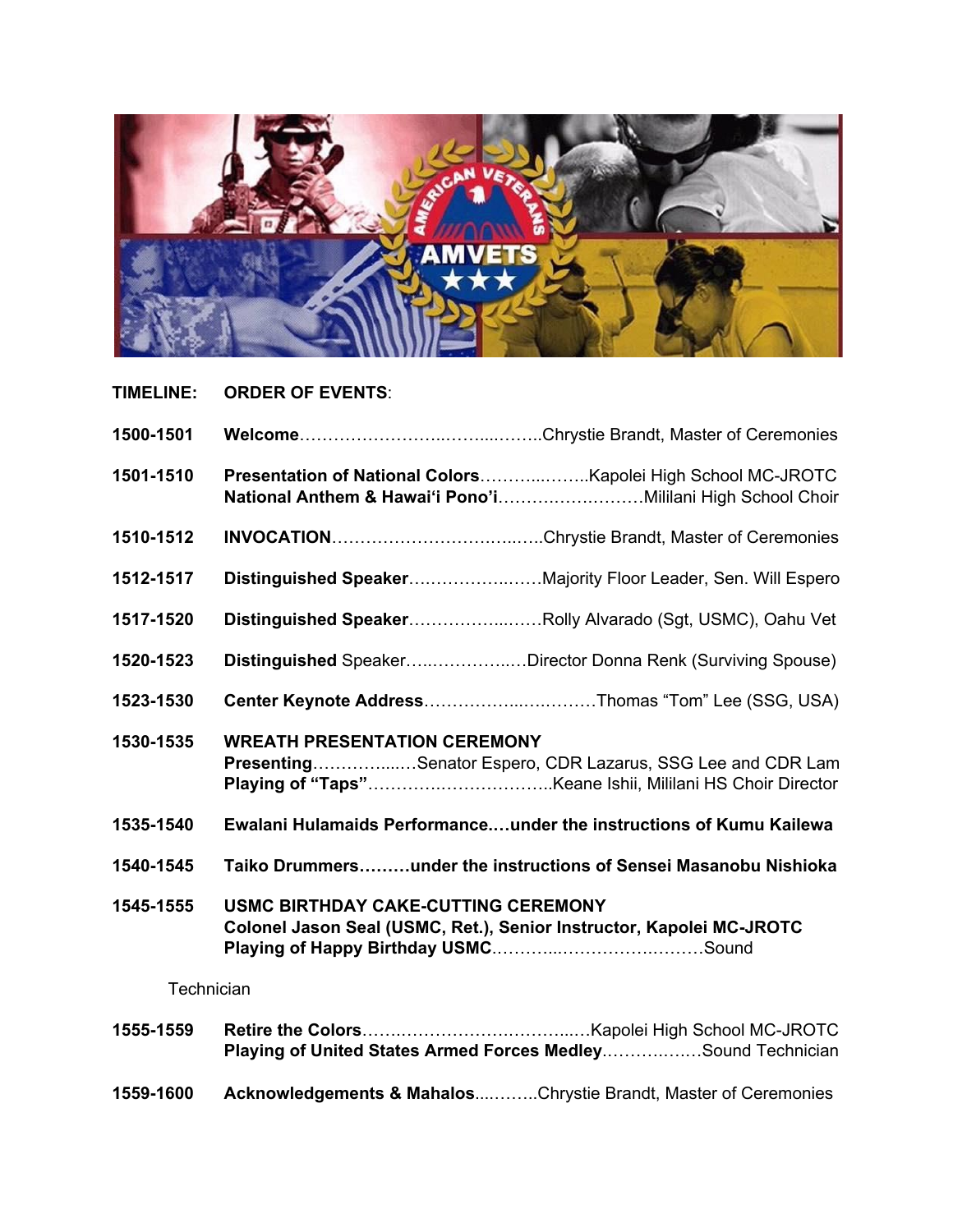## **Guest List: Note. Names in "Blue Text" should be Recognized BY MC**

## **AMVETS Hawaii Key Leaders:**

Donovan A. Lazarus, AmVets Hawaii Commander Ron Lam, Ewa Battlefield Commander Mrs. Juanita Lam John Bond, Ewa Battlefield Director & Historian

### **Distinguished Speaker**:

Senator Will Espero Rolly Alvarado (Sgt, USMC), Oahu Vets Center Director Donna Renk (Surviving Spouse) **Keynote Address**, Thomas "Tom" Lee (SSG, USA)

### **Performances:**

Ewalani Hulamaids, under the instructions of Kumu Ewalani Kailewa Taiko Drummers, under the instructions of Sensei Masanobu Nishioka Mililani High School Choir under the instructions of Choir Director, Keane Ishii

Attendee (1):

1.) Council Chair, Ron Menor

Attendees (2):

- 1.) Col Jason Seal, (USMC, Ret.), Senior Marine Instructor, MCJROTC, Kapolei HS
- 2.) Mrs. Seal

Attendees (4):

- 1.) Norman G. Corbett, CSM, USA (Ret)
- 2.) Mrs. Shirlynn D. Corbett
- 3.) Guy Wilson, Veteran from Texas
- 4.) Susan Wilson, Veteran from Texas

Attendee (1):

1.) Harry Nakayama, President of the 100th Infantry Battalion Veterans

Attendees (2):

1.) Shirley Keegan, President of Aloha Chapter 25 Society of Military Widows

2.) Peggy Harris

Attendees (3):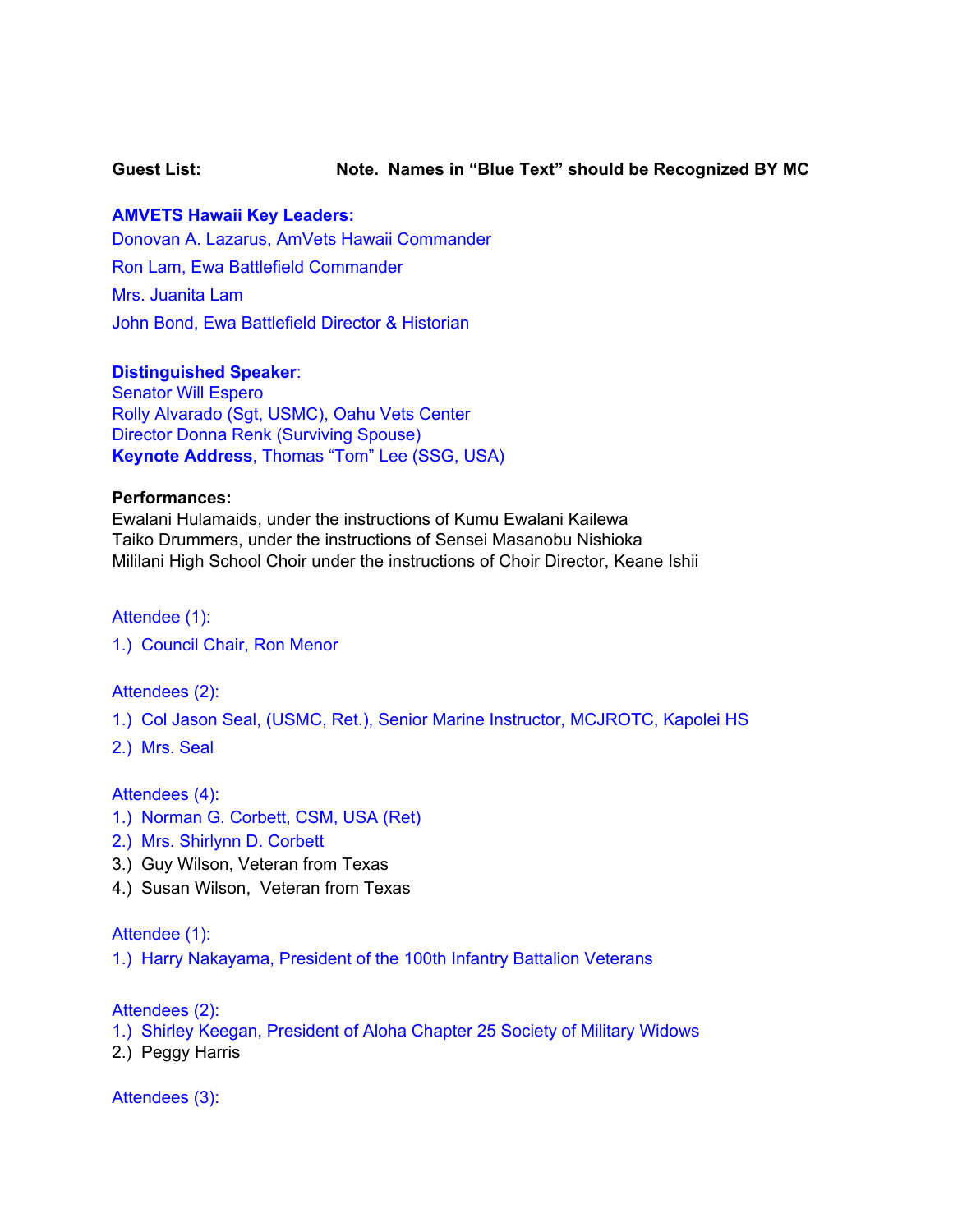- 1.) Ken DeHoff, Executive Director of Operations, Pacific Aviation Museum Pearl Harbor
- 2.) Guest, Pacific Aviation Museum Pearl Harbor
- 3.) Guest, Pacific Aviation Museum Pearl Harbor

# Attendee (1):

1.) Mr. Wesley Shinkawa, Kapolei HS Principal

Attendee (2):

- 1.) Lisa Miller, President, LJM Productions
- 2.) Mr. EJ Miller

Attendee (1):

1.) CWO4 Lou Collazo (USN, Ret.) Campbell High School, Senior Naval Science Instructor

Attendee (1):

1.) Captain Kristin Dembia, Education Flight Commander, AF-ROTC, UH Manoa

# Attendees (3):

- 1.) SFC Jason C Scott (US Army, Ret.), Vice President, Mortgage Lending
- 2.) Mrs. Raele Scott
- 3.) Kenji Hatch

Attendee (1): Lori Respicio, Clubhouse Director, Boys & Girls Club Of Hawai'i

Attendee (1):

1.) Michael Cava (USN RET; VVA 858 member)

Attendees (2):

- 1.) Mary Ann Scott
- 2.) Tommy Scott (US Army, Vet)

Attendees (2):

- 1.) Fred Abejon, AMVETS Hawaii Member
- 2.) Larry Kirkland

Attendee (1):

1.) Ron Schaedel (USMC, Ret.)